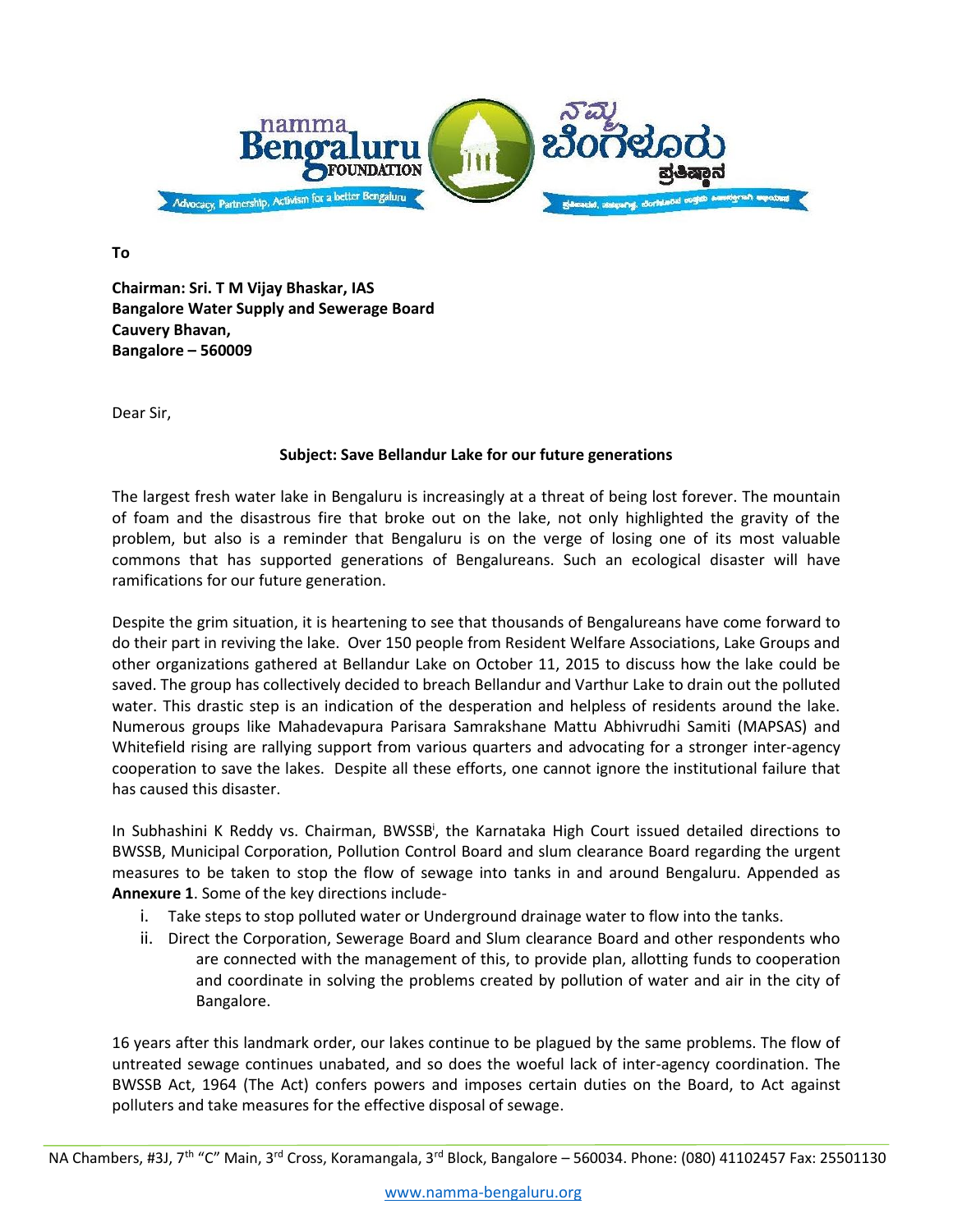Some of the key powers conferred on the Board and the duties imposed by the Act are as follows-

- i. BWSSB imposes a duty on the Board to maintain and repair all Board sewers and construct new drains for effective disposal of sewage in the Bangalore Metropolitan Area.<sup>ii</sup>
- ii. The Act also prohibits the disposal of chemical, refuse etc. into the Board sewers which is dangerous, or the cause of a nuisance, or prejudicial to health<sup>iii</sup>.
- iii. Sewage and rain water drains are to be distinct<sup>iv</sup>.
- iv. Buildings and private streets not to be erected or constructed over sewers without permissions from the Board<sup>v</sup>. The Board has the power to remove such structures and the expense incurred by the Board shall be recovered from the owner of the street or building.
- v. Section 85 provides for the monetary fine to be imposes for the violation of various provisions of the Act.
- vi. Where offences are committed by any Company, the person incharge for the conduct of the business will be held liable. Where it is proved that the offence was committed with the consent or connivance or neglect of any director, manager, secretary or other officer of the company, such director, manager, secretary or other officer shall be held liable for the offence<sup>vi</sup>.

The Karnataka State Pollution Control Board (KSPCB) wields immense power to take steps to prevent and mitigate the damage caused to the lakes. The KSPCB has been given wide powers under the Water (Prevention and Control) of Pollution Act, 1974 (hereinafter referred to as 'Water Act'). Appended as **Annexure 2**. Some of the key powers of the Board are as follows-

- i. Consent of the Board required for setting up industry or any treatment or disposal system which is likely to discharge sewage or trade effluent into a stream or well or sewer or land<sup>vii</sup>
- ii. Power to refuse or withdraw consent given by the State Boardviii
- iii. Emergency power to carry out operations remedying and mitigating any pollution caused by its presence in the stream or well; and issuing orders prohibiting the person concerned from discharging any poisonous, noxious or polluting matter in into the stream, well or land<sup>1x</sup>
- iv. The Board has power to make an application before the court to restrain apprehended pollution of water in streams or well.<sup>x</sup>

Section 24 of the Water Act prohibits the use of a stream or well for disposal of polluting matter. Section 43 provides that whoever contravenes provisions of section 24 shall be punishable with imprisonment for a term which shall not be less than 1 (one year and six months) but which may extend to six years with fine. Thus the Act has been sufficiently empowered the KSPCB to act against polluters.

A recent news report states that the KSPCB is inspecting Sewage Treatment Plants in apartments in the vicinity of the Bellandur Lake. The report also states that the KSPCB will file criminal cases against the errant apartments. There is reluctance on the part of many apartments to maintain and operate STPs to their optimal capacity. While we acknowledge that the KSPCB's punitive measures might lead to some improvement, a lot more needs to be done to restore the lake to its original state.

A recent report brought out by the Centre for Ecological Sciences (CES), at the Indian Institute of Science pointed to the role of Industrial Effluents in the formation of foam on Bellandur Lake and the resultant fire<sup>xi</sup>. The report titled 'Pathetic State of Wetlands in Bengaluru: Epitome of inefficient and uncoordinated governance' notes that-

*"Incidence of foam catching fire (Figure 3.10a and b) are due to compounds with high flammability i.e. mostly hydrocarbons and organic polymers from nearby industries in the vicinity of Bellandur lake. High wind coupled with high intensity of rainfall leads to upwelling of sediments with the churning of water as*